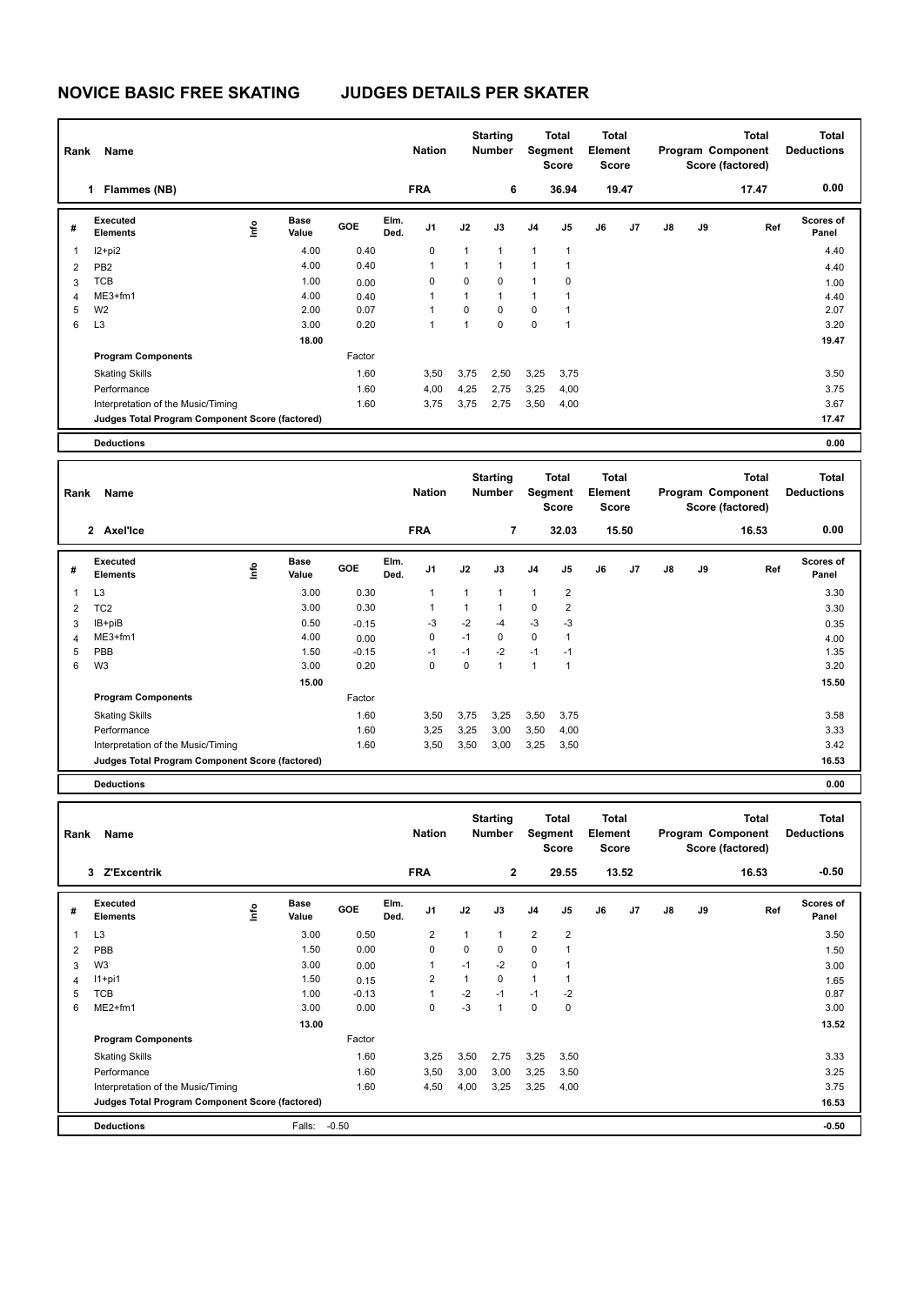## **NOVICE BASIC FREE SKATING JUDGES DETAILS PER SKATER**

| Rank                    | Name                                            |                          |                      |              |              | <b>Nation</b> |              | <b>Starting</b><br><b>Number</b> |                | Total<br>Segment<br>Score | <b>Total</b><br>Element<br><b>Score</b> |       |    |    | <b>Total</b><br>Program Component<br>Score (factored) | <b>Total</b><br><b>Deductions</b> |
|-------------------------|-------------------------------------------------|--------------------------|----------------------|--------------|--------------|---------------|--------------|----------------------------------|----------------|---------------------------|-----------------------------------------|-------|----|----|-------------------------------------------------------|-----------------------------------|
|                         | 4 Salamandres (NB)                              |                          |                      |              |              | <b>FRA</b>    |              | 3                                |                | 26.23                     |                                         | 11.70 |    |    | 14.53                                                 | 0.00                              |
| #                       | Executed<br><b>Elements</b>                     | lnfo                     | Base<br>Value        | GOE          | Elm.<br>Ded. | J1            | J2           | J3                               | J <sub>4</sub> | J5                        | J6                                      | J7    | J8 | J9 | Ref                                                   | Scores of<br>Panel                |
| $\mathbf{1}$            | W <sub>3</sub>                                  |                          | 3.00                 | 0.10         |              | 1             | 0            | 0                                | 0              | $\mathbf{1}$              |                                         |       |    |    |                                                       | 3.10                              |
| $\overline{\mathbf{c}}$ | IB+pi1                                          |                          | 1.25                 | $-0.17$      |              | $-1$          | $-2$         | $-2$                             | $-1$           | $-1$                      |                                         |       |    |    |                                                       | 1.08                              |
| 3                       | MEB+fmB                                         |                          | 1.00                 | $-0.13$      |              | $-1$          | $-2$         | $-2$                             | $-1$           | -1                        |                                         |       |    |    |                                                       | 0.87                              |
| $\overline{4}$          | PBB                                             |                          | 1.50                 | 0.15         |              | $\mathbf{1}$  | $-1$         | $\mathbf{1}$                     | $\mathbf{1}$   | $\mathbf{1}$              |                                         |       |    |    |                                                       | 1.65                              |
| 5                       | TC <sub>1</sub>                                 |                          | 2.00                 | 0.00         |              | $\mathbf 0$   | $\mathbf 0$  | 0                                | $-1$           | $\mathbf 0$               |                                         |       |    |    |                                                       | 2.00                              |
| 6                       | L <sub>3</sub>                                  |                          | 3.00                 | 0.00         |              | $\Omega$      | $\mathbf 0$  | $-1$                             | $\pmb{0}$      | 1                         |                                         |       |    |    |                                                       | 3.00                              |
|                         |                                                 |                          | 11.75                |              |              |               |              |                                  |                |                           |                                         |       |    |    |                                                       | 11.70                             |
|                         | <b>Program Components</b>                       |                          |                      | Factor       |              |               |              |                                  |                |                           |                                         |       |    |    |                                                       |                                   |
|                         | <b>Skating Skills</b>                           |                          |                      | 1.60         |              | 3,00          | 3,00         | 2,50                             | 3,00           | 3,00                      |                                         |       |    |    |                                                       | 3.00                              |
|                         | Performance                                     |                          |                      | 1.60         |              | 3,00          | 3,00         | 3,00                             | 3,00           | 3,50                      |                                         |       |    |    |                                                       | 3.00                              |
|                         | Interpretation of the Music/Timing              |                          |                      | 1.60         |              | 3,25          | 3,25         | 2,75                             | 2,75           | 3,50                      |                                         |       |    |    |                                                       | 3.08                              |
|                         | Judges Total Program Component Score (factored) |                          |                      |              |              |               |              |                                  |                |                           |                                         |       |    |    |                                                       | 14.53                             |
|                         |                                                 |                          |                      |              |              |               |              |                                  |                |                           |                                         |       |    |    |                                                       |                                   |
|                         | <b>Deductions</b>                               |                          |                      |              |              |               |              |                                  |                |                           |                                         |       |    |    |                                                       | 0.00                              |
|                         |                                                 |                          |                      |              |              |               |              |                                  |                |                           |                                         |       |    |    |                                                       |                                   |
|                         |                                                 |                          |                      |              |              |               |              | <b>Starting</b>                  |                | <b>Total</b>              | <b>Total</b>                            |       |    |    | <b>Total</b>                                          | <b>Total</b>                      |
| Rank                    | Name                                            |                          |                      |              |              | <b>Nation</b> |              | <b>Number</b>                    |                | Segment<br><b>Score</b>   | Element<br><b>Score</b>                 |       |    |    | Program Component                                     | <b>Deductions</b>                 |
|                         |                                                 |                          |                      |              |              |               |              |                                  |                |                           |                                         |       |    |    | Score (factored)                                      |                                   |
|                         |                                                 |                          |                      |              |              |               |              |                                  |                |                           |                                         |       |    |    |                                                       |                                   |
|                         | 5 Etincelines                                   |                          |                      |              |              | <b>FRA</b>    |              | 4                                |                | 26.12                     |                                         | 9.85  |    |    | 16.27                                                 | 0.00                              |
|                         |                                                 |                          |                      |              |              |               |              |                                  |                |                           |                                         |       |    |    |                                                       |                                   |
| #                       | Executed<br><b>Elements</b>                     | $\mathop{\mathsf{Info}}$ | <b>Base</b><br>Value | GOE          | Elm.<br>Ded. | J1            | J2           | J3                               | J4             | J5                        | J6                                      | J7    | J8 | J9 | Ref                                                   | Scores of<br>Panel                |
| $\mathbf{1}$            | L2                                              |                          | 2.00                 | 0.00         |              | $\mathbf 0$   | $\mathsf 0$  | 0                                | $\pmb{0}$      | $\mathbf{1}$              |                                         |       |    |    |                                                       | 2.00                              |
|                         |                                                 |                          | 1.50                 | 0.10         |              | 1             | 0            | 0                                | $\mathbf{1}$   | 1                         |                                         |       |    |    |                                                       |                                   |
| $\overline{2}$          | PBB<br>MEB+fmB                                  |                          | 1.00                 |              |              | $\mathbf 0$   | $-1$         | $\mathbf 0$                      | $\pmb{0}$      | $\mathbf{1}$              |                                         |       |    |    |                                                       | 1.60                              |
| 3                       | W <sub>3</sub>                                  |                          | 3.00                 | 0.00<br>0.30 |              | $\mathbf{1}$  | $\mathbf{1}$ | 1                                | $\overline{2}$ | $\mathbf{1}$              |                                         |       |    |    |                                                       | 1.00                              |
| 4<br>5                  | IB+pi1                                          |                          | 1.25                 | $-0.13$      |              | $-1$          | $-2$         | $-1$                             | $-1$           | $\mathbf{1}$              |                                         |       |    |    |                                                       | 3.30<br>1.12                      |
| 6                       | <b>TCB</b>                                      |                          | 1.00                 | $-0.17$      |              | $-2$          | $-2$         | $-1$                             | $-2$           | $-1$                      |                                         |       |    |    |                                                       | 0.83                              |
|                         |                                                 |                          | 9.75                 |              |              |               |              |                                  |                |                           |                                         |       |    |    |                                                       | 9.85                              |
|                         | <b>Program Components</b>                       |                          |                      | Factor       |              |               |              |                                  |                |                           |                                         |       |    |    |                                                       |                                   |
|                         |                                                 |                          |                      |              |              |               |              |                                  |                |                           |                                         |       |    |    |                                                       |                                   |
|                         | <b>Skating Skills</b>                           |                          |                      | 1.60         |              | 3,50          | 3,75         | 3,00                             | 3,25           | 3,75                      |                                         |       |    |    |                                                       | 3.50                              |
|                         | Performance                                     |                          |                      | 1.60         |              | 3,25          | 3,00         | 3,25                             | 3,75           | 4,00                      |                                         |       |    |    |                                                       | 3.42                              |
|                         | Interpretation of the Music/Timing              |                          |                      | 1.60         |              | 3,25          | 3,00         | 3,25                             | 3,75           | 3,25                      |                                         |       |    |    |                                                       | 3.25                              |
|                         | Judges Total Program Component Score (factored) |                          |                      |              |              |               |              |                                  |                |                           |                                         |       |    |    |                                                       | 16.27                             |
|                         | <b>Deductions</b>                               |                          |                      |              |              |               |              |                                  |                |                           |                                         |       |    |    |                                                       | 0.00                              |
|                         |                                                 |                          |                      |              |              |               |              |                                  |                |                           |                                         |       |    |    |                                                       |                                   |
|                         |                                                 |                          |                      |              |              |               |              | <b>Starting</b>                  |                | <b>Total</b>              | <b>Total</b>                            |       |    |    | <b>Total</b>                                          | <b>Total</b>                      |
| Rank                    | Name                                            |                          |                      |              |              | <b>Nation</b> |              | <b>Number</b>                    |                | Segment                   | Element                                 |       |    |    | Program Component                                     | <b>Deductions</b>                 |
|                         |                                                 |                          |                      |              |              |               |              |                                  |                | <b>Score</b>              | <b>Score</b>                            |       |    |    | Score (factored)                                      |                                   |
|                         | 6 Team Odysée (NB)                              |                          |                      |              |              | <b>FRA</b>    |              | 1                                |                | 23.88                     |                                         | 11.15 |    |    | 13.73                                                 | $-1.00$                           |

|   | O<br>ream Odysee (NB)                           |      |               |         |              | FRA            |      |      |                | 23.88          |    | 11.15 |               |    | 13.73 | -1.00              |
|---|-------------------------------------------------|------|---------------|---------|--------------|----------------|------|------|----------------|----------------|----|-------|---------------|----|-------|--------------------|
| # | <b>Executed</b><br><b>Elements</b>              | ١nf٥ | Base<br>Value | GOE     | Elm.<br>Ded. | J <sub>1</sub> | J2   | J3   | J <sub>4</sub> | J <sub>5</sub> | J6 | J7    | $\mathsf{J}8$ | J9 | Ref   | Scores of<br>Panel |
|   | PBB                                             |      | 1.50          | 0.15    |              |                |      |      |                | $\overline{1}$ |    |       |               |    |       | 1.65               |
| 2 | I1+piB                                          |      | 0.75          | $-0.05$ |              | $-1$           | $-1$ | 0    | 0              | $-1$           |    |       |               |    |       | 0.70               |
| 3 | MEB+fmB                                         | F    | 1.00          | $-0.43$ |              | $-4$           | $-5$ | $-5$ | $-4$           | $-4$           |    |       |               |    |       | 0.57               |
| 4 | TC <sub>1</sub>                                 |      | 2.00          | 0.13    |              | 0              | 1    |      | 1              | 0              |    |       |               |    |       | 2.13               |
| 5 | W <sub>3</sub>                                  |      | 3.00          | $-0.10$ |              | $-1$           |      |      | $-1$           | $-1$           |    |       |               |    |       | 2.90               |
| 6 | L <sub>3</sub>                                  |      | 3.00          | 0.20    |              | 0              |      |      | 0              | 1              |    |       |               |    |       | 3.20               |
|   |                                                 |      | 11.25         |         |              |                |      |      |                |                |    |       |               |    |       | 11.15              |
|   | <b>Program Components</b>                       |      |               | Factor  |              |                |      |      |                |                |    |       |               |    |       |                    |
|   | <b>Skating Skills</b>                           |      |               | 1.60    |              | 2,50           | 3,00 | 2,50 | 3,00           | 3,00           |    |       |               |    |       | 2.83               |
|   | Performance                                     |      |               | 1.60    |              | 2,50           | 3,00 | 3,25 | 3,50           | 2,50           |    |       |               |    |       | 2.92               |
|   | Interpretation of the Music/Timing              |      |               | 1.60    |              | 2,50           | 3,25 | 3,00 | 3,00           | 2,50           |    |       |               |    |       | 2.83               |
|   | Judges Total Program Component Score (factored) |      |               |         |              |                |      |      |                |                |    |       |               |    |       | 13.73              |
|   | <b>Deductions</b>                               |      | Falls:        | $-1.00$ |              |                |      |      |                |                |    |       |               |    |       | $-1.00$            |

F Fall